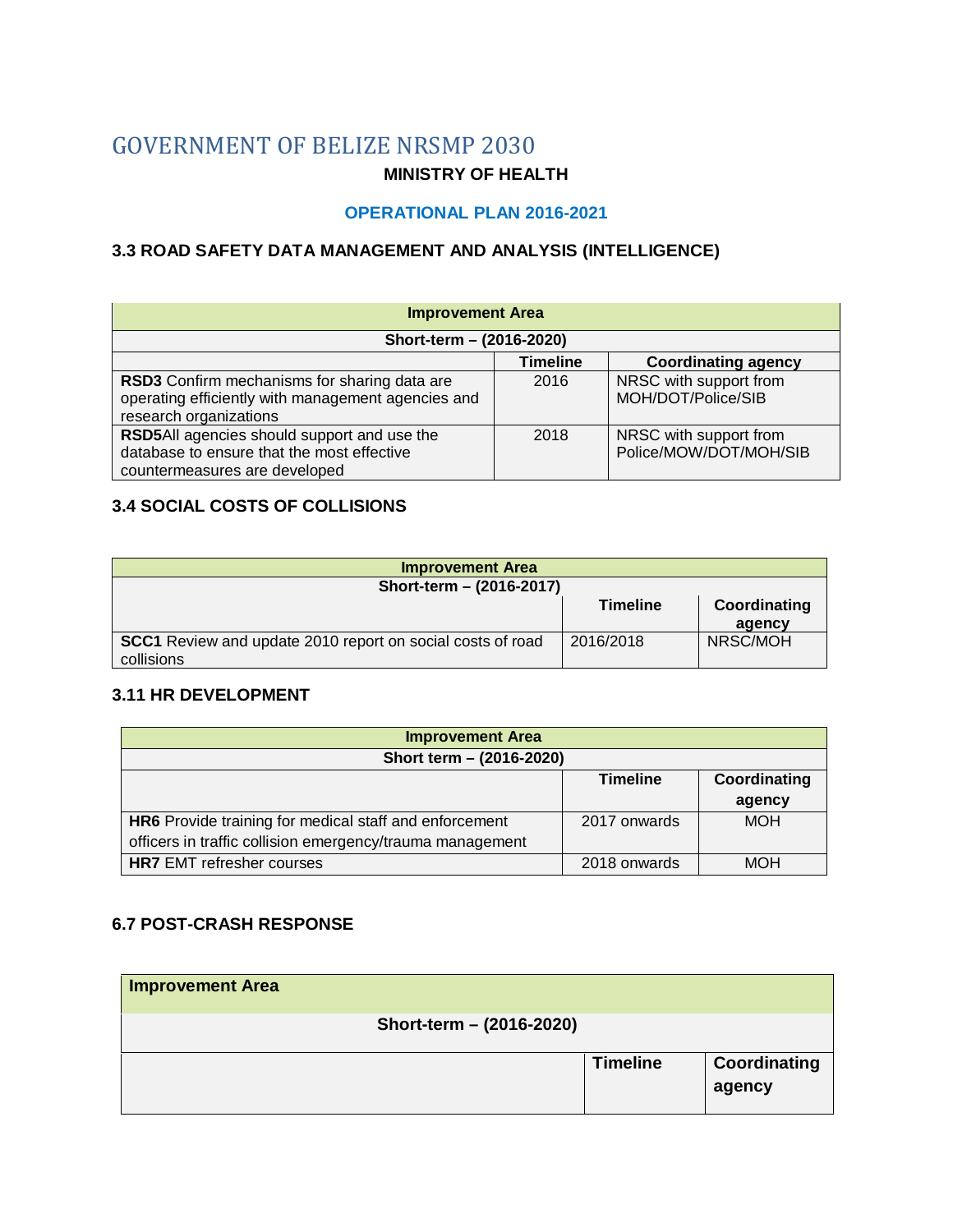| <b>Improvement Area</b>                                                                                                                                                                |                                 |            |
|----------------------------------------------------------------------------------------------------------------------------------------------------------------------------------------|---------------------------------|------------|
| PCR 1 System design for Basic Life Support                                                                                                                                             | 2016                            | MoH        |
| <b>PCR 2 Staff Clinical Competency for Emergency Medical</b><br>Technician (EMT) - Pending EMT training of the two cohorts that<br>completed the BLS/ALS will be funded by the project | 2016                            | MoH & BERT |
| <b>PCR 3</b> Develop paper based Patient Report Form                                                                                                                                   | 2016                            | MoH        |
| PCR 4 Following assessment of initial procurement of 2<br>ambulances consider procurement of Emergency<br><b>Ambulances for other corridors</b>                                        | 2017(move<br>to 2021 -<br>2025) | <b>MoH</b> |
| <b>PCR 5</b> Introduction of basic radio voice communications/cell<br>phone link emergency system                                                                                      | 2017                            | MoH        |
| <b>PCR 6</b> Confirm standardized clinical interventions, such as<br>Airway management, Haemorrhage control                                                                            | 2016                            | MoH        |
| <b>PCR 7</b> Response standards to scene of the incident in 8<br>minutes 60% of the time.                                                                                              | 2016                            | MoH & BERT |
| PCR 8 Incident response time to ER in 60 minutes 70% of the<br>time                                                                                                                    | 2016                            | MoH & BERT |
| <b>PCR 9</b> Community support through volunteers                                                                                                                                      | 2017                            | MoH        |
| PCR 10 Control/Dispatch Centre in Multiple centres                                                                                                                                     | 2017                            | MoH        |

# **MONITORING AND EVALUATION CHART ATTACHED**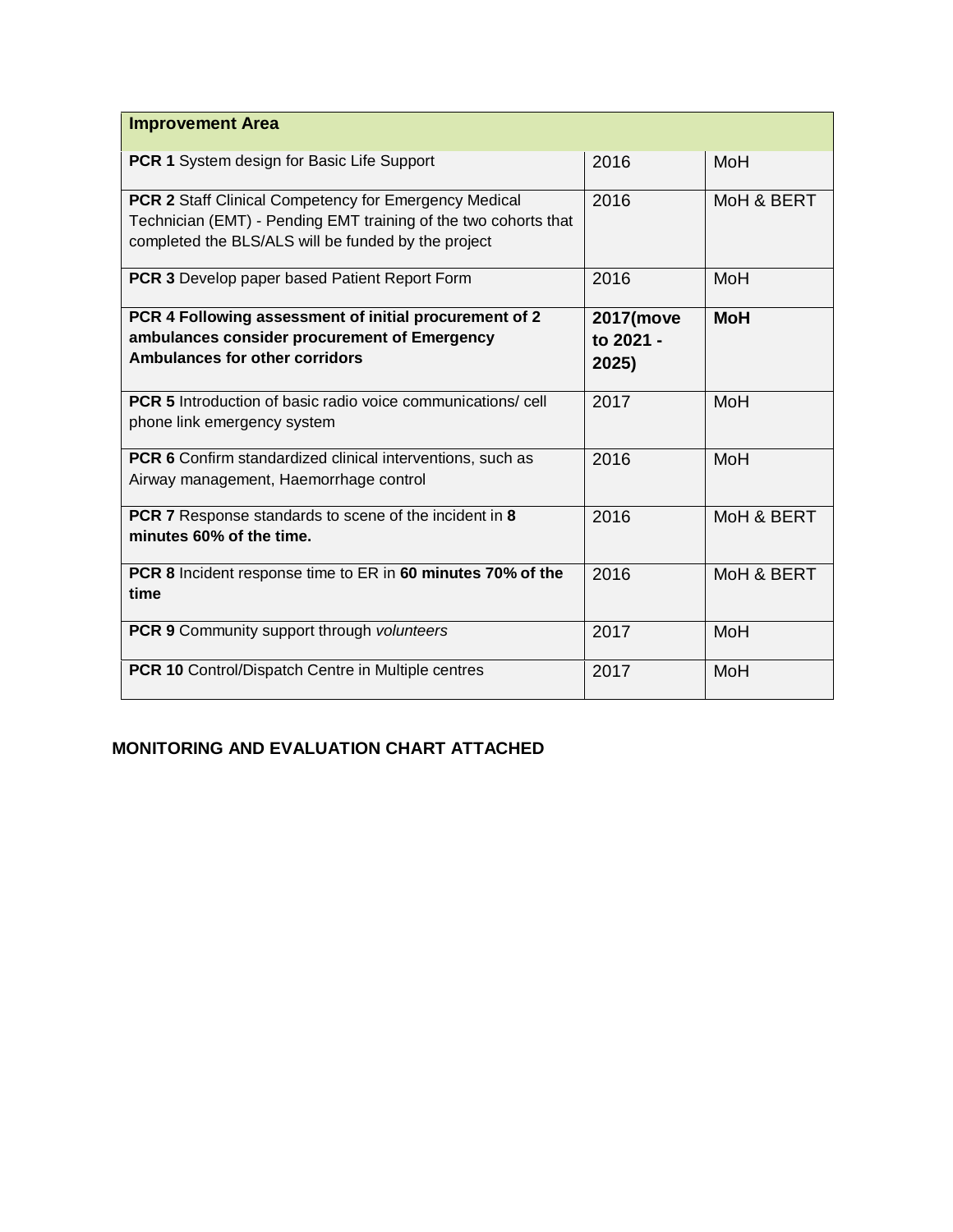## **ROAD SAFETY MASTERPLAN 2030**

# **MONITORING AND EVALUATION FRAMEWORK**

# **MINISTRY OF HEALTH**

|                                                                                           |                                                                  | <b>Progressive targets</b>                                                                    |                                                                                                                                                        |                                                             |                                                             |                  |               |                                      |
|-------------------------------------------------------------------------------------------|------------------------------------------------------------------|-----------------------------------------------------------------------------------------------|--------------------------------------------------------------------------------------------------------------------------------------------------------|-------------------------------------------------------------|-------------------------------------------------------------|------------------|---------------|--------------------------------------|
| <b>PILLAR</b>                                                                             | <b>Indicator</b>                                                 | <b>Output</b>                                                                                 | <b>Outcome</b>                                                                                                                                         | <b>Baseline</b><br>2015                                     | 2016-<br>2020                                               | $2021 -$<br>2025 | 2026-<br>2030 | <b>Supporting sector</b>             |
| SCC1 Review and<br>update 2010 report on<br>social costs of road<br>collisions            | 2010 report on social costs of<br>crashes completed              | 2010 report on social<br>costs of collisions has<br>been updated.                             | Social costs of collisions<br>are used in undertaking<br>benefit/cost analysis and<br>identifying financial<br>savings from reduced<br>collisions.     | Report not yet<br>updated                                   | 2016-<br>2018                                               |                  |               | Data TWG, SIB,<br>PAHO, NRSC, Police |
| HR6 Provide training<br>for medical staff and<br>police in emergency<br>trauma management | Courses have been developed<br>aimed at a variety of levels      | Medical staff and Police<br>attend courses                                                    | Medical staff and Police<br>have been trained and the<br>new knowledge is<br>observed by better<br>outcomes for casualties<br>from traffic collisions  | Training in<br>emergency<br>trauma<br>management<br>limited | $2016 -$<br>2018<br>Course<br><sub>S</sub><br>develo<br>ped | 30%              | 75%           | <b>BERT</b>                          |
| <b>POST-CRASH</b><br><b>RESPONSE</b>                                                      | Availability of effective<br>handling of emergency<br>situations |                                                                                               |                                                                                                                                                        |                                                             | 30%                                                         | 75%              | 100%          |                                      |
| PCR1 Provide system<br>design for Basic Life<br><b>Support</b>                            | Basic Life Support System<br>designed                            | <b>Basic Life Support</b><br>System has been<br>developed.<br>Training has been<br>delivered. | Severity of injuries from<br>road crashes has been<br>reduced due to better<br>trained, knowledgeable<br>and timely attendance of<br>qualified people. | Basic Life support<br>system available                      | 2016                                                        |                  |               | <b>BERT</b>                          |
| PCR11 Provide<br>system design for<br><b>Advanced Life</b><br><b>Support</b>              | <b>Advanced Life Support</b><br>System designed                  | Advanced Life Support<br>System has been<br>developed.                                        | The effects of serious<br>injuries reduced due to<br>better trained personnel                                                                          | Advanced life<br>support system<br>available                |                                                             | 2022             |               | <b>BERT</b>                          |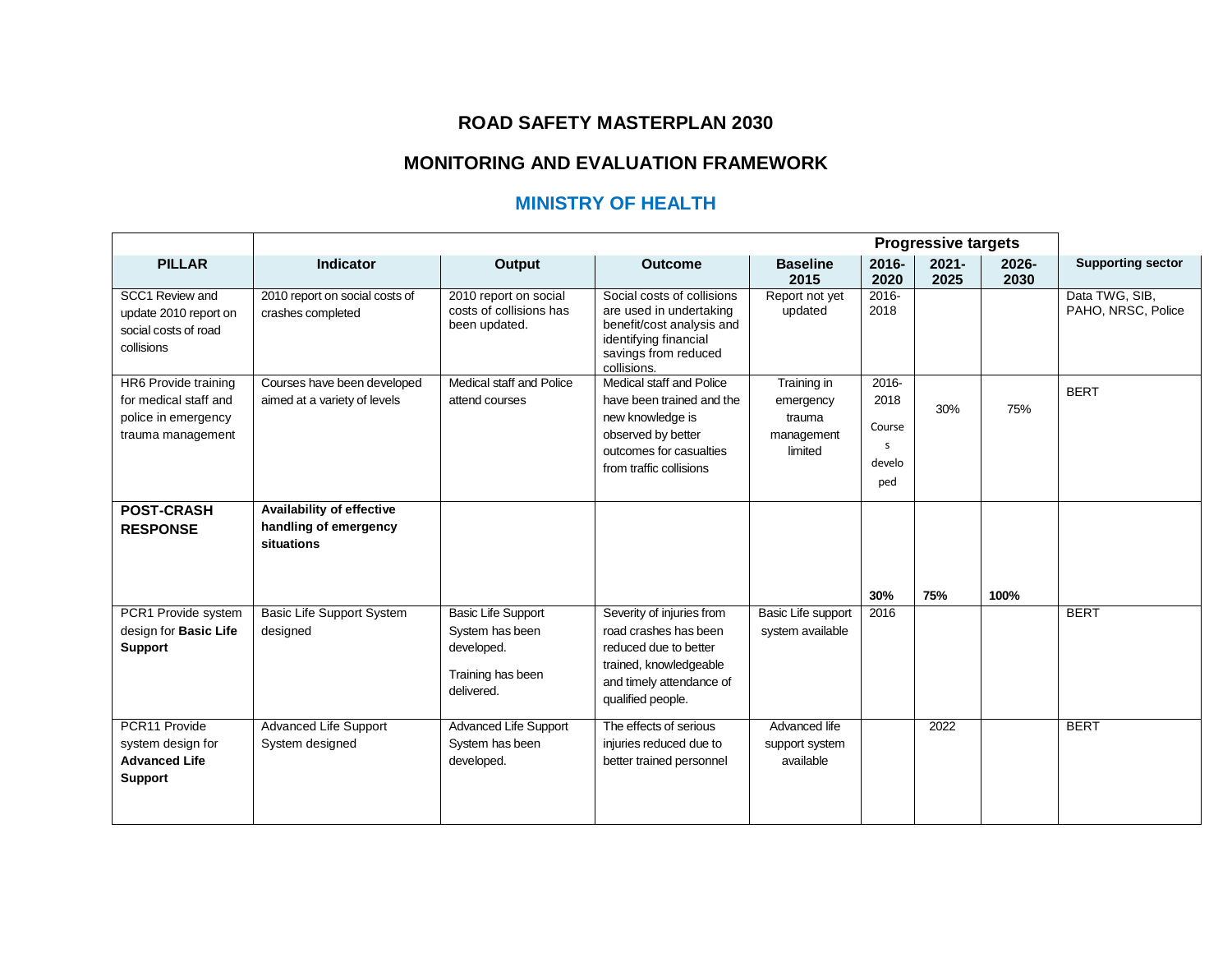| PCR 2 Develop staff        | Clinical Competency for EMT           | More EMT fully trained            | Increase of lives saved    | Limited number of         | 2016- |       |      | <b>BERT</b> |
|----------------------------|---------------------------------------|-----------------------------------|----------------------------|---------------------------|-------|-------|------|-------------|
| <b>Clinical Competency</b> | developed                             |                                   | due to serious injuries    | trained EMT               | 2017  |       |      |             |
| for Emergency              |                                       |                                   | from Road traffic crashes  | available                 |       |       |      |             |
| <b>Medical Technician</b>  |                                       |                                   |                            |                           |       |       |      |             |
| (EMT)                      |                                       |                                   |                            |                           |       |       |      |             |
|                            |                                       |                                   |                            |                           |       |       |      |             |
| PCR 12 Develop staff       | <b>Clinical Competency for</b>        | <b>Training for Paramedics</b>    | Increase of lives saved    | Locally trained           |       | 2022  |      | <b>BERT</b> |
| <b>Clinical Competency</b> | Paramedic developed                   | delivered                         | due to serious injuries    | Paramedics not            |       |       |      |             |
| for Paramedic              |                                       |                                   | from Road traffic crashes  | available                 |       |       |      |             |
| PCR 21 Develop staff       | Clinical Competency for               | <b>Training for Critical Care</b> | Increase of lives saved    | Limited number of         |       |       | 2028 | <b>BERT</b> |
| <b>Clinical Competency</b> | <b>Critical Care Practitioner</b>     | Practitioners delivered           | due to serious injuries    | <b>Critical Care</b>      |       |       |      |             |
| for Critical Care          | developed                             |                                   | from Road traffic crashes  | Practitioners in          |       |       |      |             |
| <b>Practitioner</b>        |                                       |                                   |                            | country                   |       |       |      |             |
| PCR 3 Develop paper        | Paper based Patient Report            | Forms needed are                  | Patient Report is properly | Paper based               | 2016  |       |      |             |
| based Patient              | Form developed                        | designed                          | documented                 | <b>Patient Report</b>     |       |       |      |             |
| <b>Report Form</b>         |                                       |                                   |                            | form is in use for        |       |       |      |             |
|                            |                                       |                                   |                            | inpatients.               |       |       |      |             |
|                            |                                       |                                   |                            |                           |       |       |      |             |
| PCR 13 Develop             | <b>Electronic Patient Report Form</b> | <b>Electronic Patient Report</b>  | <b>Improved Patient</b>    | <b>Electronic Patient</b> |       |       | 2023 |             |
| <b>Electronic Patient</b>  | developed                             | Form system is designed           | reporting                  | Reporting Form is         |       |       |      |             |
| <b>Report Form</b>         |                                       |                                   |                            | implemented               |       |       |      |             |
|                            |                                       |                                   |                            | nationwide. Belize        |       |       |      |             |
|                            |                                       |                                   |                            | Health                    |       |       |      |             |
|                            |                                       |                                   |                            | Information               |       |       |      |             |
|                            |                                       |                                   |                            | System (BHIS)             |       |       |      |             |
| PCR 4 Following            | Procurement of Emergency              | Model and content within          | Additional ambulances      | Emergency                 |       | 2018- |      |             |
| assessment of initial      | Ambulance for other corridors         | the Ambulances                    | with qualified attendants  | Ambulances for            |       | 2019  |      |             |
| procurement of 2           |                                       | established                       | will reduce the response   | attending RTAs            |       |       |      |             |
| ambulances consider        |                                       |                                   | time for Road Traffic      | are available on          |       |       |      |             |
| procurement of             |                                       | Procurement for further           | crashes                    | demonstration             |       |       |      |             |
| Emergency                  |                                       | ambulances prepared               |                            | corridor only             |       |       |      |             |
| Ambulances for other       |                                       |                                   |                            |                           |       |       |      |             |
| corridors                  |                                       |                                   |                            |                           |       |       |      |             |
|                            |                                       |                                   |                            |                           |       |       |      |             |
| PCR 5 Introduction of      | Basic radio voice                     | Basic radio voice                 | Basic radio voice          | Basic radio voice         | 2017  |       |      |             |
| basic radio voice          | communications have been              | communications have               | communications in use to   | communication             |       |       |      |             |
| communications/            | introduced                            | been identified and tested        | link ambulance crew with   | and cell phone            |       |       |      |             |
| cell phone link            |                                       |                                   | the next medical centre,   | plan not available        |       |       |      |             |
| emergency system           |                                       |                                   | e.g. hospital/ Cell phone  |                           |       |       |      |             |
|                            |                                       |                                   | plan on all ambulances-    |                           |       |       |      |             |
|                            |                                       |                                   | connected to all           |                           |       |       |      |             |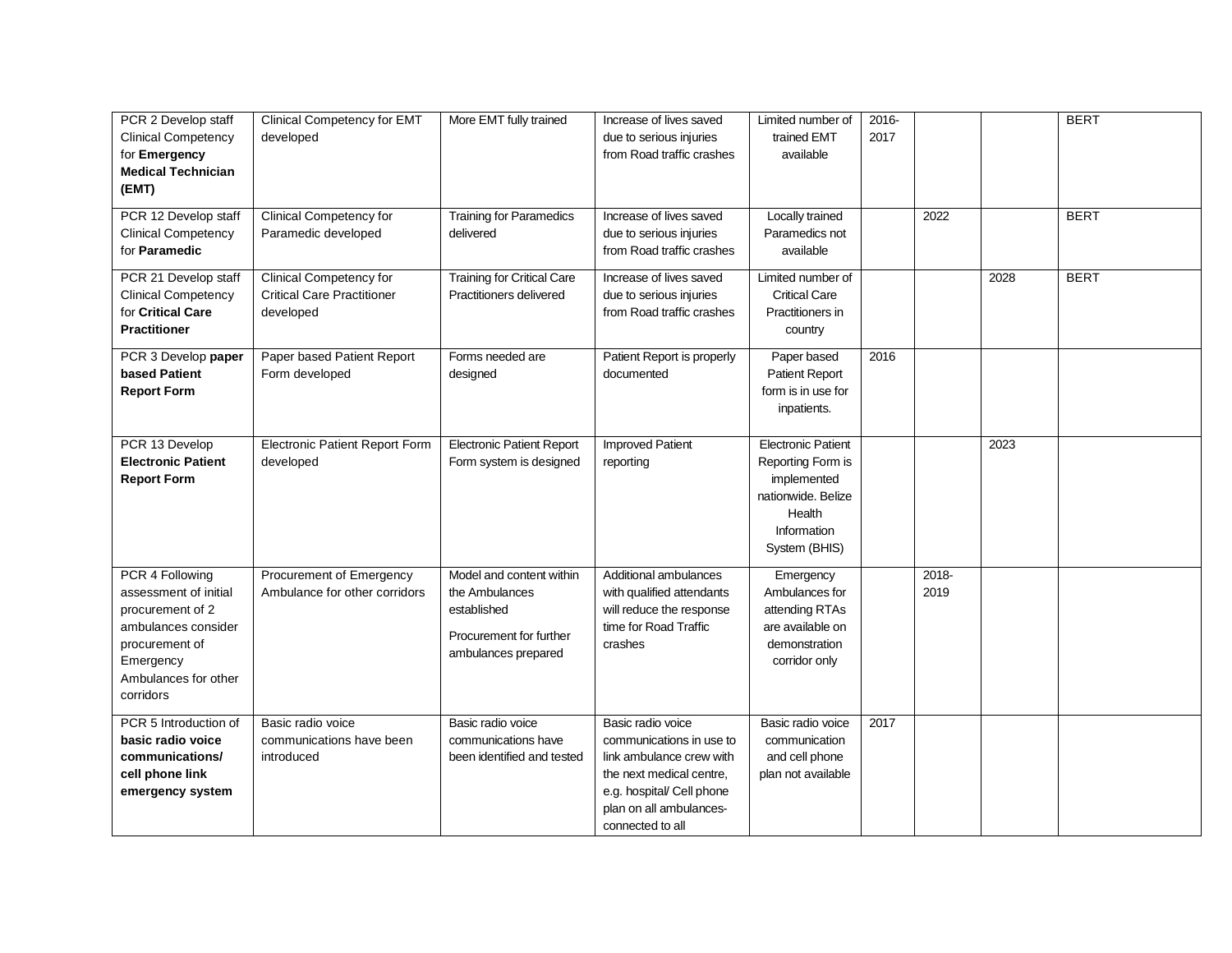|                                                                                                                           |                                                                             |                                                                                                                             | Emergency Rooms in the<br>country.                                                                               |                                                                                         |      |      |      |             |
|---------------------------------------------------------------------------------------------------------------------------|-----------------------------------------------------------------------------|-----------------------------------------------------------------------------------------------------------------------------|------------------------------------------------------------------------------------------------------------------|-----------------------------------------------------------------------------------------|------|------|------|-------------|
| PCR15 Introduction of<br>Automatic vehicle<br>location, digital<br>communications                                         | Automatic vehicle location,<br>digital communication has been<br>introduced | Automatic vehicle location<br>digital communication<br>equipment identified and<br>tested                                   | Automatic vehicle location<br>digital communication<br>implemented                                               | This is not<br>available                                                                |      | 2023 |      |             |
| PCR 24 Introduction of<br><b>Highly integrated</b><br>communication<br>systems                                            | <b>Highly integrated</b><br>communication system has<br>been introduced     | Design and specifications<br>for highly integrated<br>communication system<br>developed                                     | Improved communication<br>in use to link ambulance<br>crew with the next<br>medical centre, e.g.<br>hospital     | Communication is<br>within<br>departments and<br>does not include<br>the municipalities |      |      | 2030 |             |
| PCR 6 Confirm<br>standardized clinical<br>interventions, such as<br>Airway management,<br>Haemorrhage control             | Clinical interventions have been<br>confirmed                               | Develop standards for<br>clinical interventions such<br>as Airway management,<br>Haemorrhage control                        | Early intervention will<br>assist in better outcomes<br>for patients                                             | Clinical<br>interventions are<br><b>NOT</b><br>standardized.                            | 2017 |      |      | <b>BERT</b> |
| PCR16 Confirm<br>standardized clinical<br>interventions, such as<br>intubation, infusion inter<br>osseous injection       | Clinical interventions have been<br>confirmed                               | Develop standards for<br>clinical interventions such<br>as intubation, infusion<br>inter osseous injection                  | Early intervention will<br>assist in better outcomes<br>for patients                                             | Clinical<br>interventions are<br><b>NOT</b><br>standardized.                            |      | 2024 |      | <b>BERT</b> |
| PCR 25 Confirm<br>standardized clinical<br>interventions, such as<br>Rapid Sequence<br>Induction, enhanced<br>pain relief | Clinical interventions have been<br>confirmed                               | Develop standards for<br>clinical interventions<br>established such as Rapid<br>Sequence Induction,<br>enhanced pain relief | Early intervention will<br>assist in better outcomes<br>for patients                                             | Clinical<br>interventions are<br><b>NOT</b><br>standardized.                            |      |      | 2030 | <b>BERT</b> |
| PCR 7,17 & 26<br>Response standards<br>to scene of the<br>incident in 8 minutes                                           | Response standards to<br>incident in 8 mins                                 | Response standards for<br>attendance to the scene<br>of an incident have been<br>improved                                   | Severity of injuries from<br>road crashes has been<br>reduced due to timely<br>attendance of qualified<br>people | Response time to<br>the scene of an<br>incident is very<br>long at times                | 60%  | 80%  | 95%  | <b>BERT</b> |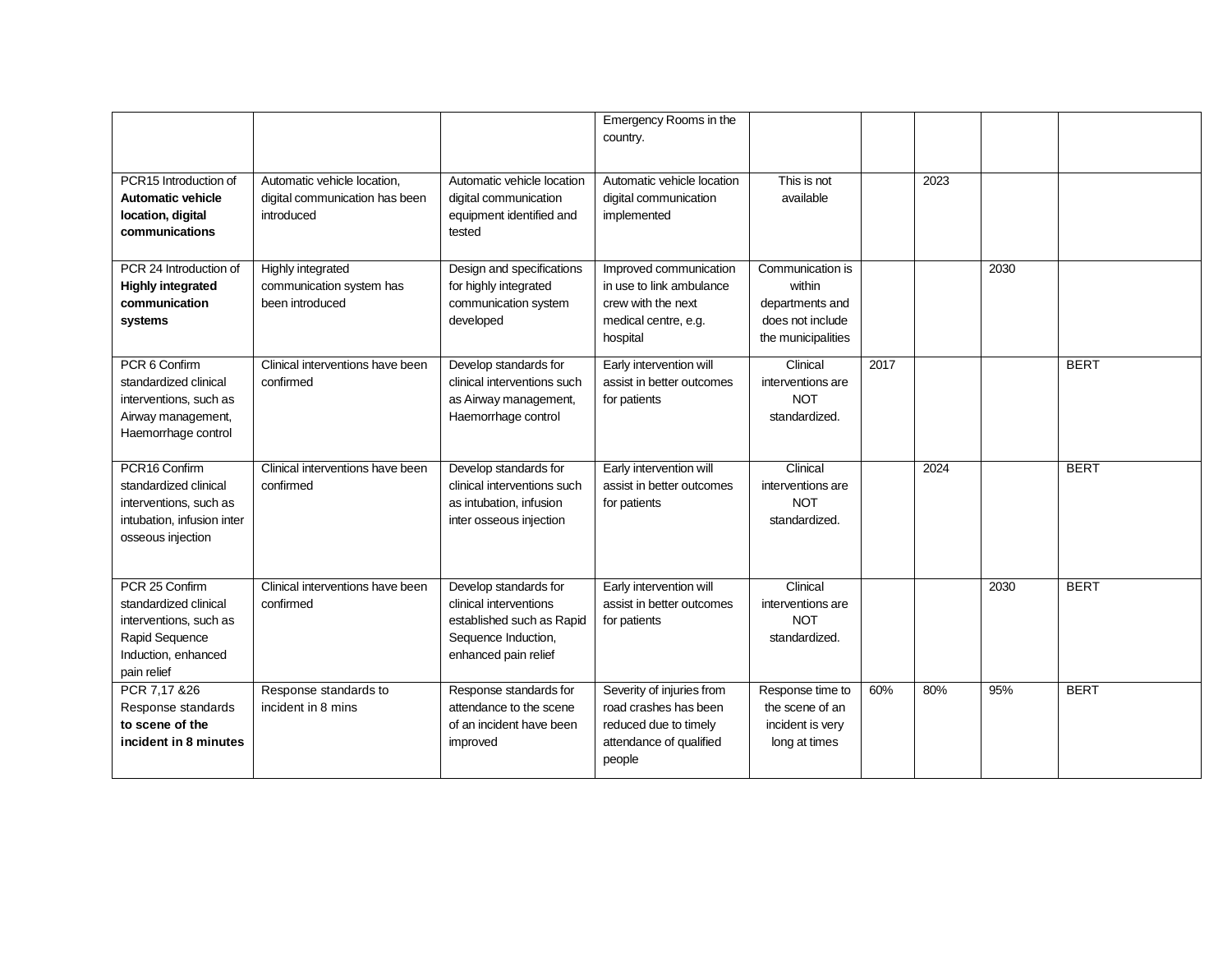| PCR 8,18 &27<br>Incident response<br>time to ER in 60<br>minutes            | Incident response to ER in 60<br>mins                            | Response standards in<br>time from collision site to<br>ER have been improved | Severity of injuries from<br>road crashes has been<br>reduced due to timely<br>transfer from collision site<br>to ER                         | Time from the<br>scene to ER is<br>very long at times                               | 70%  | 90%  | 100% | <b>BERT</b>           |
|-----------------------------------------------------------------------------|------------------------------------------------------------------|-------------------------------------------------------------------------------|----------------------------------------------------------------------------------------------------------------------------------------------|-------------------------------------------------------------------------------------|------|------|------|-----------------------|
| PCR 9 Community<br>support through<br>volunteers                            | Volunteers have provided<br>community support                    | Advertise, retain and train<br>volunteers                                     | Increased support from<br>the public<br>More people carrying first-<br>aid kits in their vehicles                                            | Volunteer support<br>is minimal                                                     | 2017 |      |      | <b>BERT/Red Cross</b> |
| PCR 19 Community<br>support through First<br><b>Responders</b>              | First responders have provided<br>community support              | First Responders are<br>identified and training is<br>provided                | Increased number of<br>injured cases stabilized at<br>the scene of the incident                                                              | First responder<br>training is limited                                              |      | 2025 |      | <b>BERT</b>           |
| <b>PCR 10</b><br>Control/Dispatch<br>Centre in multiple<br>centres          | There are Control/Dispatch<br>Centre in multiple centres         | Control dispatch centres<br>are designed, approved<br>and built               | Reduce response time to<br>road traffic crashes                                                                                              | Control/Dispatch<br>centres not<br>available<br>countrywide                         |      | 2018 |      |                       |
| PCR 14 Procurement<br>of Mobile Intensive<br>Care Unit                      | Mobile Intensive Care Unit has<br>been procured                  | Specifications for<br>intensive mobile Care Unit<br>determined                | Increased number of<br>injured cases stabilized at<br>the scene of the incident                                                              | Mobile Intensive<br>Care Unit is not<br>available                                   |      | 2023 |      |                       |
| PCR 20 Establish<br>dedicated single EMS<br><b>Control Centre</b>           | Dedicated single EMS Control<br>centre has been established      | EMS centre designed and<br>built                                              | Reduce response time to<br>road traffic crashes                                                                                              | <b>EMS</b> control<br>centre not<br>established                                     |      | 2025 |      |                       |
| PCR 22 Develop<br>Clinical Data (ECG)<br>transmission                       | Clinical Data (ECG)<br>transmission has been<br>developed        | Clinical data transmission<br>system designed and<br>developed                | Clinical data on a patient<br>is readily available and<br>medical centres can be<br>alerted ahead of time of<br>the condition of the patient | Clinical data<br>transmission<br>available within<br>the government<br>institutions |      |      | 2030 |                       |
| PCR 23 Procurement<br>for Helicopter<br><b>Emergency Medical</b><br>Service | <b>Helicopter Emergency Medical</b><br>Service has been procured | Personnel are identified<br>and trained to be<br>helicopter pilots            | Reduce response time to<br>road traffic crashes                                                                                              | The BDF<br>helicopter is used<br>when necessary                                     |      |      | 2030 |                       |